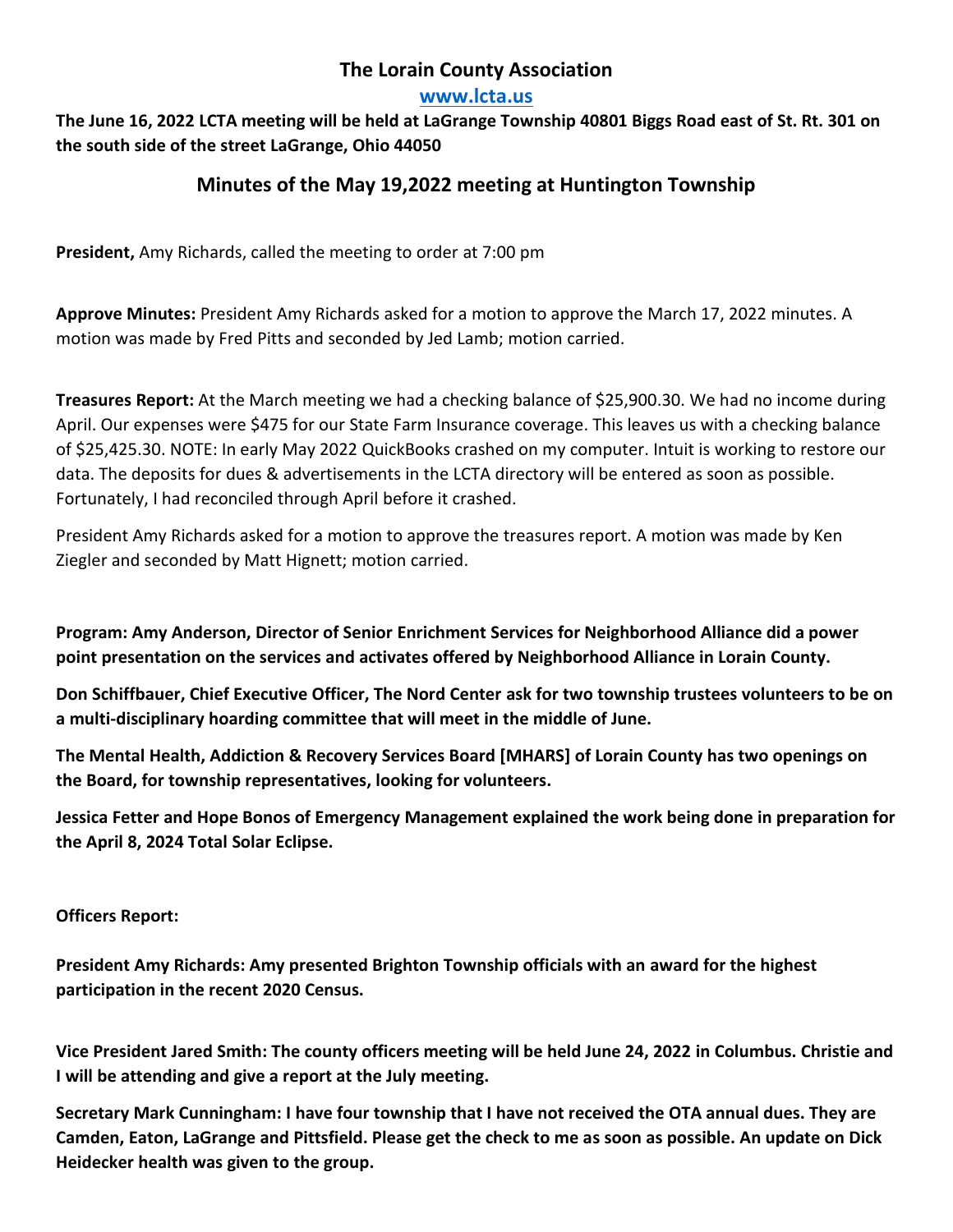# **The Lorain County Association**

**[www.lcta.us](http://www.lcta.us/)**

**Executive Committeeman Dick Heidecker:** No Report

**Old business: None**

**New business: Rita Canfield started a discussion that new and experienced township officials; board members and employees would benefit from an Ethics training session presented by Susan Wilke of the Ohio Ethics Commission. Rita will reach out to Susan and possibly get it scheduled at our September meeting.**

**Reports from LCTA Committees and Township Representative**

**Fair Committee: Carl Wesemeyer:** No Report

**NOACA Report:** Dick Heidecker has resigned his position as delegate for Lorain County Township. Mark Cunningham will attend upcoming meeting. If anyone is interested in this position let one of board members know. Bill Holtzman has expressed n interest in the past. Mark is willing to stay on as an alternate..

### **NEOTA Report:** Dick Heidecker: No Report

Community Development: Rob Duncan reported that all SWAC grant were fund this year. SWAC is looking for additional projects to fund. Grant application for Small Business and Non-Profits are available till May 27, 2022. There is a new Federal Program for townships related to housing more in formation to follow. For townships to qualify for this Federal assistance your zoning must be up to date. Christin Brandon from county planning is will to assist township with their zoning.

#### **OPWC. No Report**

**Solid Waste:** No Report

#### **SWAC:** No Report

**Sheriff Department; Sheriff Stammitti introduced Captain Richard Bosley, former chief of police in Avon retired, as a new member of the department. He will be in charge of the law enforcement division and Captain Ashdown will take over training and bomb squad leadership duties. Department is still looking to hire additional deputies. Catalytic converter thefts are still prevalent in the county. Farm Bureau: Eric Flynn: No Report**

**Commissioners: No Report.**

### **County Prosecutor: No Report**

Nathan Manning: There will be a second state primary on August 2, 2022 with just state senators, state representative and central committee members. Capital budget will be voted on around June 1, 2022. Summer recess starts June 8, 2022.